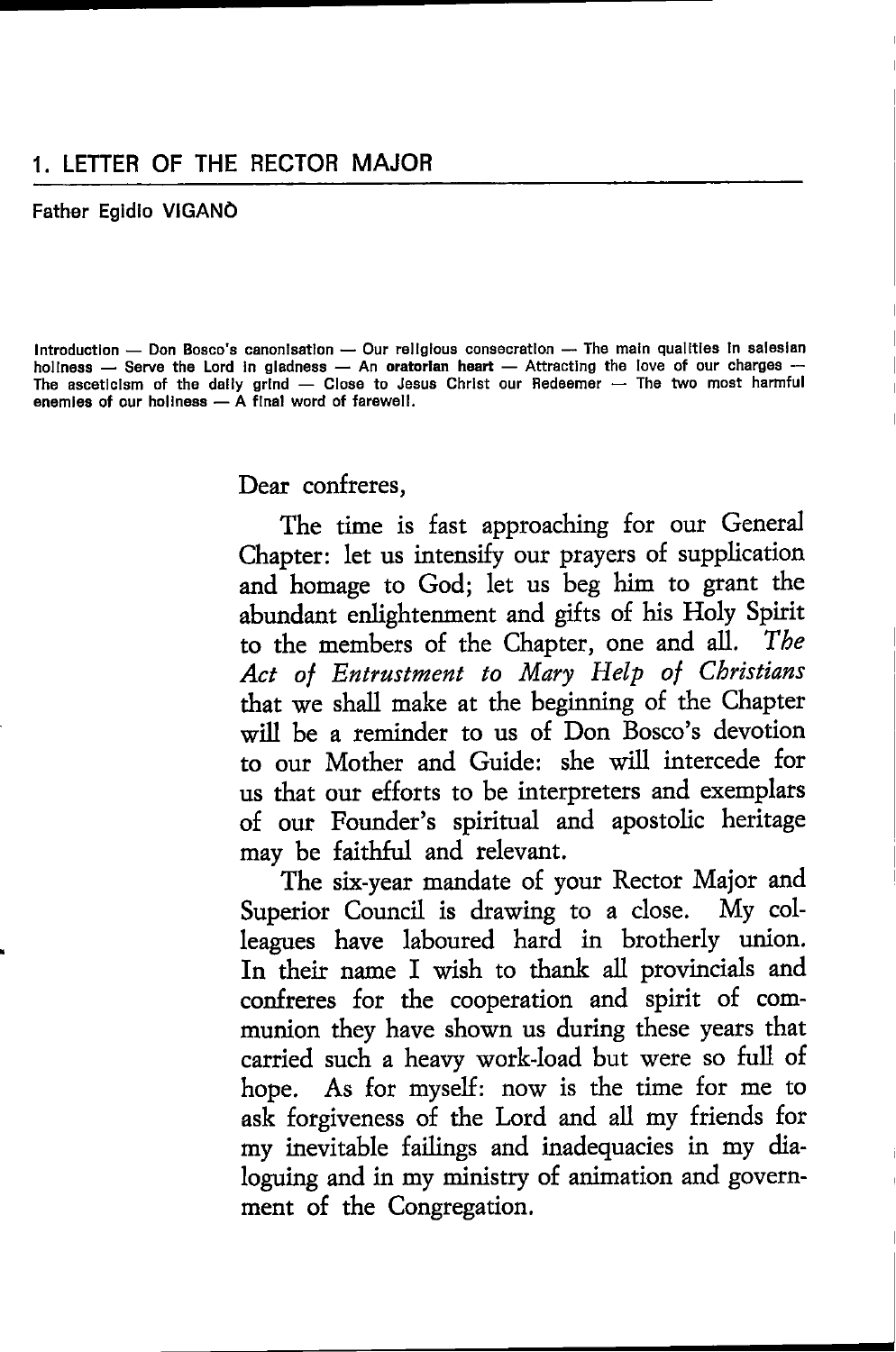We all need to increase our vitality and efficiency in the mission bequeathed to us by Don Bosco which means achieving that maturity that - belongs to his distinctive holiness.

In 1984 we shall commemorate the 50th anniversary of the canonisation of our Father and Founder (1 April 1934). May this event be a spur to us "to strive with fresh resolve for our distinctive salesian holiness" in accordance with Strenna 84, our practice for the coming year.

#### Don Bosco's canonisation

It was the desire of Pope Pius XI that Don Bosco should be canonised on Easter Sunday, at the conclusion of the Jubilee Year of our Redemption.

A re-reading of the Acts of the Superior Council and the Salesian Bulletin of the time evokes the extraordinary emotion of those days; one can sense the all-pervasive festive joy and the deeper appreciation of the salesian vocation. The Rector Major, Fr Peter Ricaldone, wrote, "This canonisation day is the most glorious event the Congregation has ever experienced; there will never be, I venture to say, another like it".<sup>1</sup> He compared Easter Day of 1934 with that of 1846, when Don Bosco "had suffered rebuff after rebuff; he had been ousted from every part of the city where he had to make a start with his work; he found himself without the smallest patch of land which he could use for the good of his young charges. It was on that Easter Day that Providence put him in possession of enough land to settle into and make a solid start with his mission. These two Easter Days open and close an era in the history of salesian action and

1. Acts of tho Superlor Chaptor, 21 January 1934, page 143.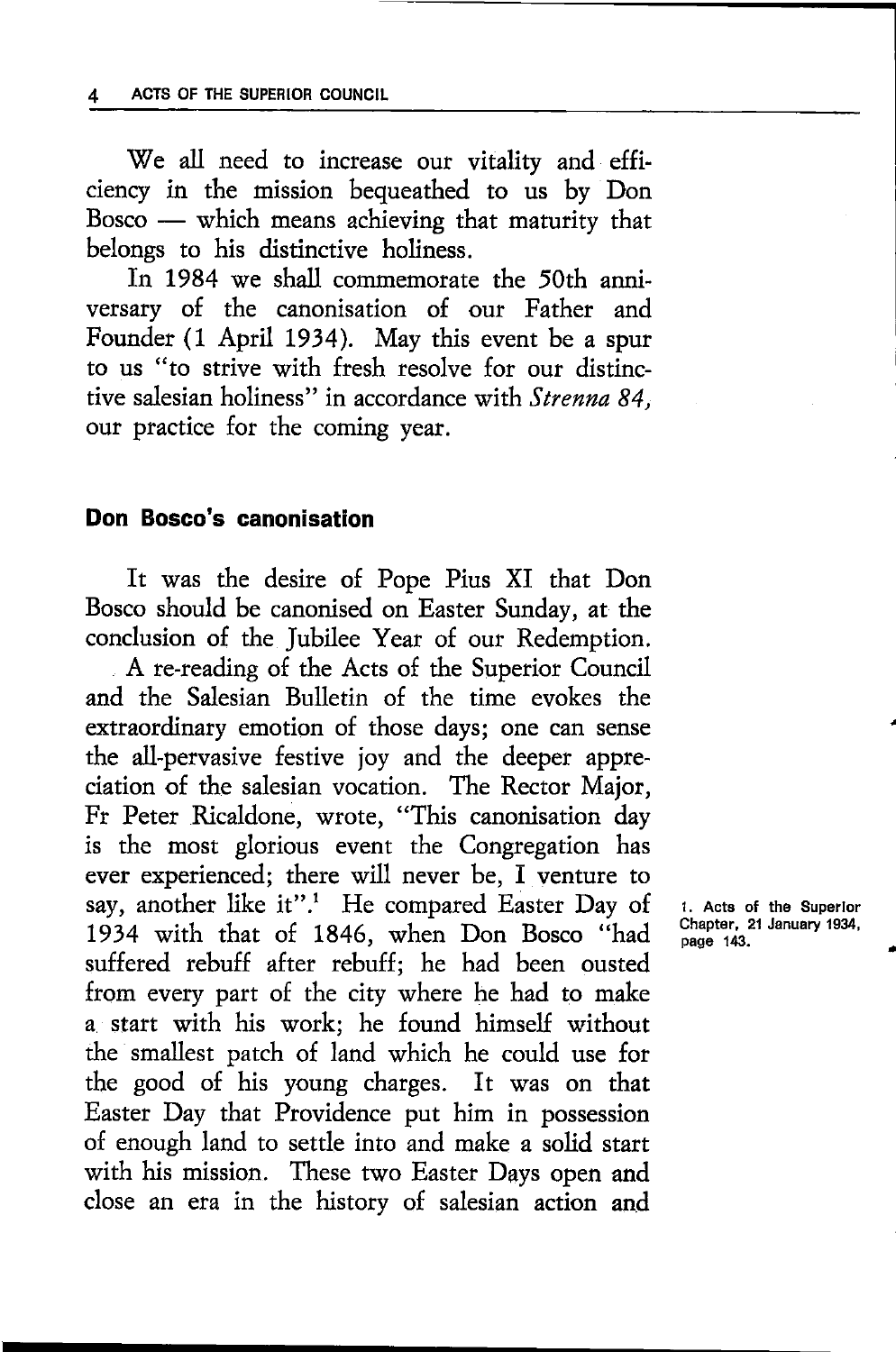2. Acts of the<br>Superior Chapter. 8 December 1933. page 116.

Iodge it soundly within the annals of Church history".2

For a religious family the canonisation of its Founder is of special importance and invested with a practical ecclesial significance. Such a Founder is publicly proclaimed as a transcendent expression of the vitality and holiness of the Church. The canonised Founder is not the "private property" of his religious family: he becomes a very special part of the universal heritage of the People of God, and is thus invested with a genuine spiritual authority for the benefit of his followers. In a religious family the Founder's canonisation is of greater ecclesial importance than the approval of the Holy Rule and the procedute followed by the Holy Ruit – and the procedure followed by the Troty<br>See in the two cases bears this out. The first article of our Constitutions tells us that the canonisation of Don Bosco is one of the principal actions of the Church in officially tecognising the hand of the Holy Spirit in the founding of our Society. Well may we say, "With humble gratitude we believe the Salesian Society came into being not only by human agency but by the providence of God".<sup>3</sup>

In my letter to the Daughters of Mary Help of Christians on the occasion of the centenary of the death of Saint Mary Domerica Mazzarello, I made the point that the holiness of a Founder has a very special character quite different from that of a canonised saint who is not a Founder; and this is not only because of his particular personal and historical featutes, but because of his distinctive and unique holiness and apostolate and the "experience of the Holy Spirit" that he transmits to his followers to be lived, safeguarded, deepened and constandy developed by them in hatmony with

3. Constitutions art. 1.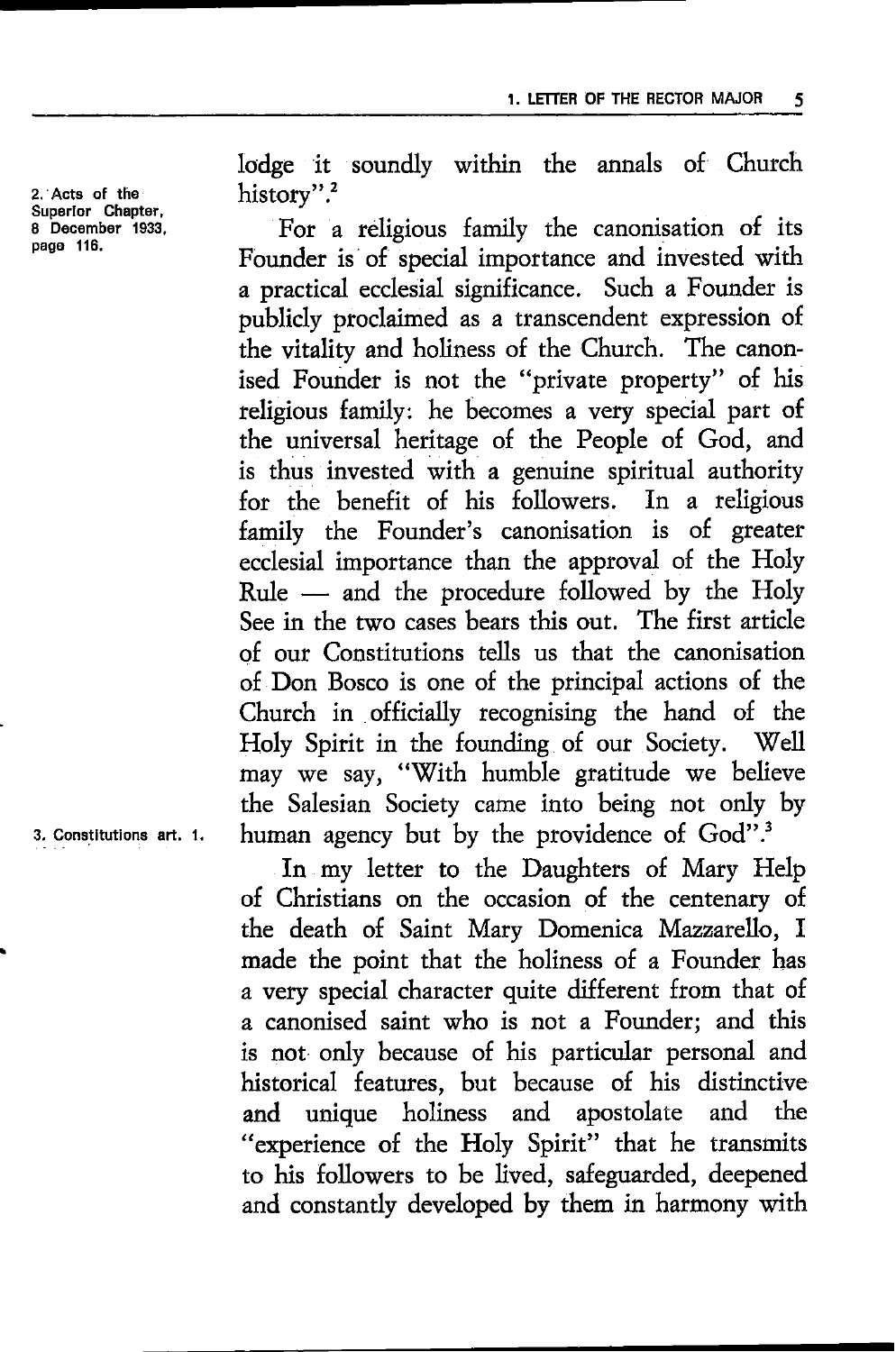the Body of Christ continually in the process of growth.<sup>4</sup>

In Don Bosco we find the Saint and the Founder so blended as to make him our perfect father and model. To this end the Holy Spirit fashioned him by endowing him with a practical holiness that was further enriched by his talent for attracting and forming spiritual children so that he could say with the Apostle, "Be imitators of me as I am of Christ".<sup>5</sup>

The events of history show us clearly that the only way open to Don Bosco to adrieve his vocation and holiness was to be a Founder. As I wrote to our Salesian Sisters, "he was led by the Lord, and was practically obliged to embark on a brand new kind of sanctification and apostolate, a personal interpretation of the Gospel and the mystery of Christ with a special adaptation to the signs of the times. This originality meant a new fusion of the common elements of Christian holiness that was balanced, congenial and perfectly regulated; the virtues and the means to holiness had their own proper place, quantity, symmetry and beauty that were wholly characteristic".<sup>6</sup>

We know that what distinguishes our spiritual fantly in the Church from any other is nor Christianity but a special. way of translating into its life Christianity's message and mission. Thus the Salesian Family reads the Gospel through the eyes of Don Bosco and his distinctive holiness.

This concept is all-important for us; it establishes that our holiness is intimately related to that of our Founder to whom we are bonded by the religious consecration we made by our perpetual profession; and this religious consecrtaion must grow and manifest itself in our salesian holiness.

4. Mutuao Relatlonos li

5. 1 Cor. Xl I

6, Acts of the Superlor Council no. 301, page 25.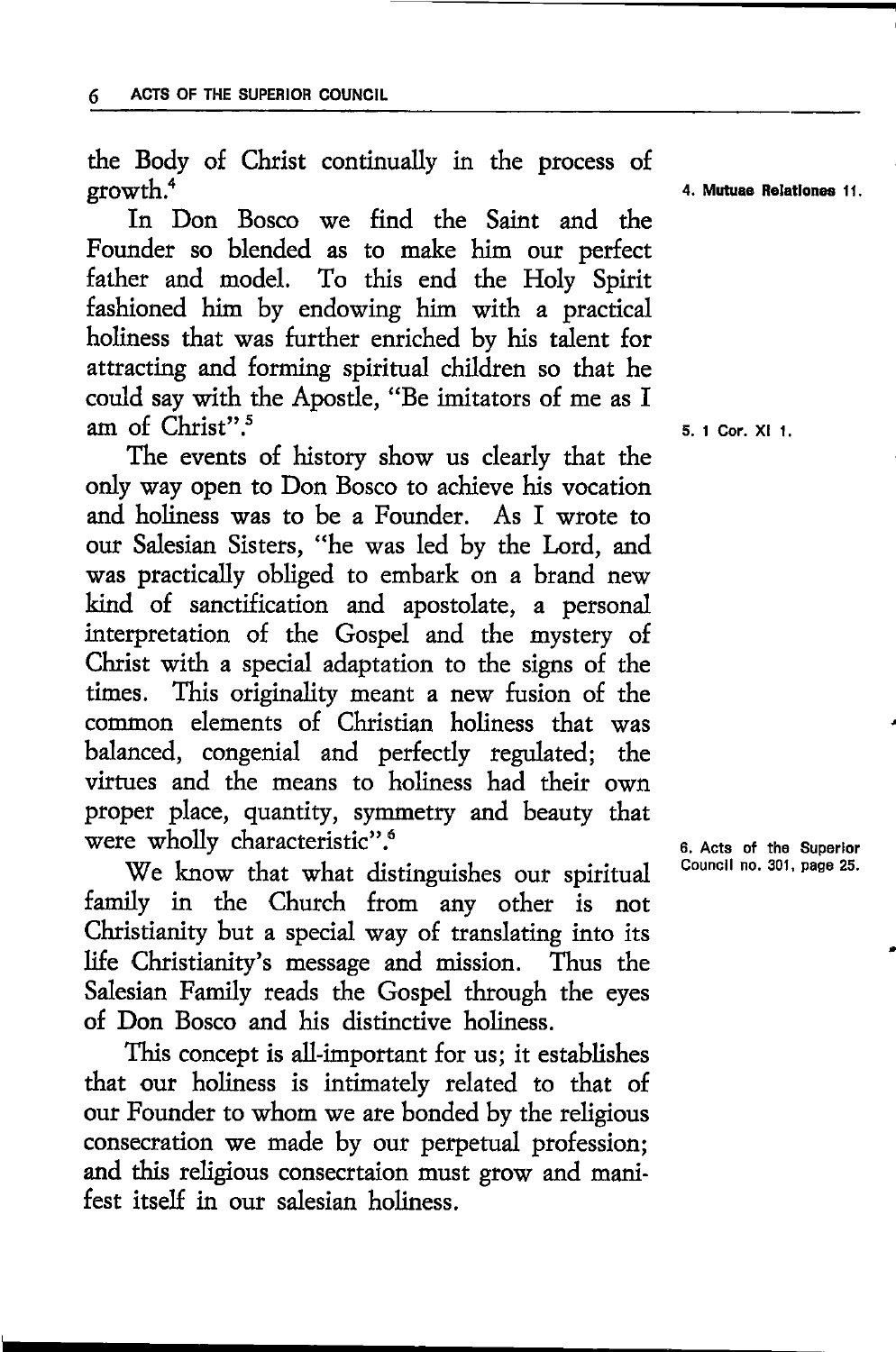#### Our religlous consecration

On the part of the minister, the rite of perpetual profession focuses on a solemn blessing or Iiturgical consecration by which the Church signs the candidates with the gift of the Spirit, thus confirming their religious profession.

The minister of the Church extends his arms and invokes the Lotd: "Look down, Father, on these your chosen ones; fill them with the Spirit of holiness so that with your help they may fulfil what they have joyfuIly promised through your bounteous grace".<sup>7</sup>

"We humbly beg you, Father: send your Holy Spirit on these your sons; strengthen their resolve, that they may become signs and witnesses that you are the only true God and love all men with a love<br>that is infinite".<sup>8</sup>

What the candidates "have joyfully promised and resolved" is expressed in the formula of the profession they make into the hands of their Superior. They undertake to practise the evangelical counsels according to the way marked out by the salesian Constitutions; they thus pledge themselves to live the spirit and mission of the Founder in communion with all the confreres of the Congregation.<sup>9</sup>

The seal of the Spirit is naturally an earnest of his special help: his many gifts, graces and providential circumstances that will help the salesian to achieve holiness as he lives the spirit and mission of Don Bosco in all fidelity.

Religious consecration, then, is totally directed to the achievement of that kind of holiness that is promised in the making of our vows and as described in our Constitutions. On the one hand

7. ist formula of Ritual.

8. 2nd formula of Bltual

9. v. Constitutions article 74,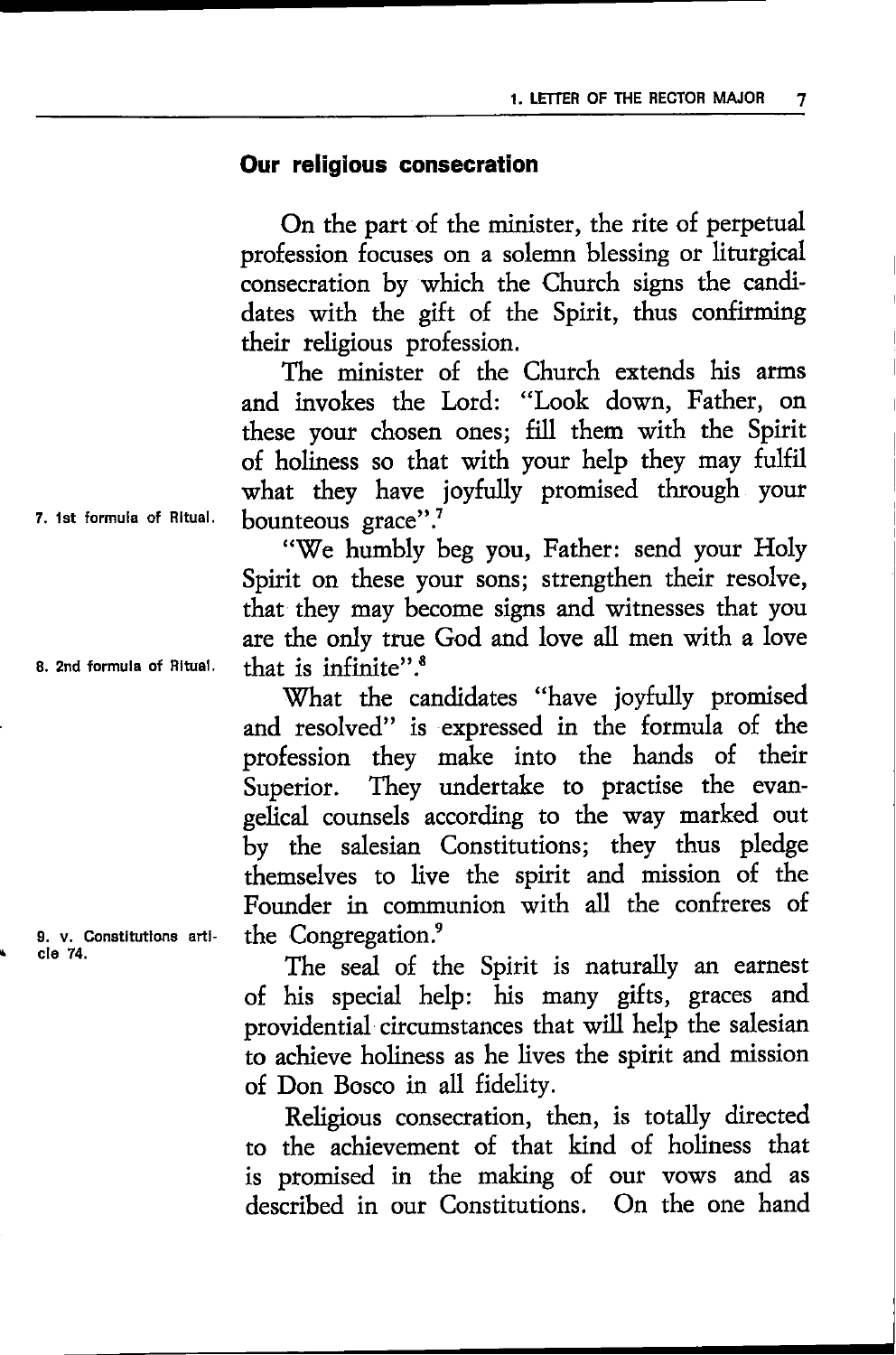(as in the dream of the ten diamonds) it is the supporting structure and the impelling force, the nerve centre that constitutes the unobtrusive but indispensable bulwark ro our holiness. On the other hand it is the professed member's authentic title guaranteeing the mediation of the Chuch that bestows on him the grace to live as a genuine sign and bearer of God's love; it incorporates him into an ecclesial life that is sealed by the Holy Spirit's action, thus assuring him of the means and strength to be a faithful and joyful witness to the spirit of the beatitudes.

Thus our religious consecration nourishes, develops and defends our salesian holiness. It is <sup>a</sup> seal of the Holy Spirit impressed by the Church on the heart of every confrere to make him <sup>a</sup> shining witness to that holiness that God implanted in Don Bosco.

At this point it is of interest to observe that Vatican II has made a profound restatement of the particular religious consecrarion of institutes of the active life. It is a special kind of covenant with God in which the action of the Holy Spirit impresses on our hearts a specific way of practising our dedication it could well be described as an our dedication — it could well be described as an<br>"apostolic consecration", that is, a religious consecration that is simultaneously apostolic and imbued with the grace of a unity that overflows into pastoral charity.

Above all, the Council restated the very concept of religious consecration as an act of God through his Church,<sup>10</sup> and then described the uniqueness of the active religious life in the famous no. 8 of Perfectae Caritatis. These postconciliar years have made considerable progress in the study of the distinctive marks of apostolic consecration. Within

10. v. Lumen Gentium 44, 45; Mutuae Relationes 8.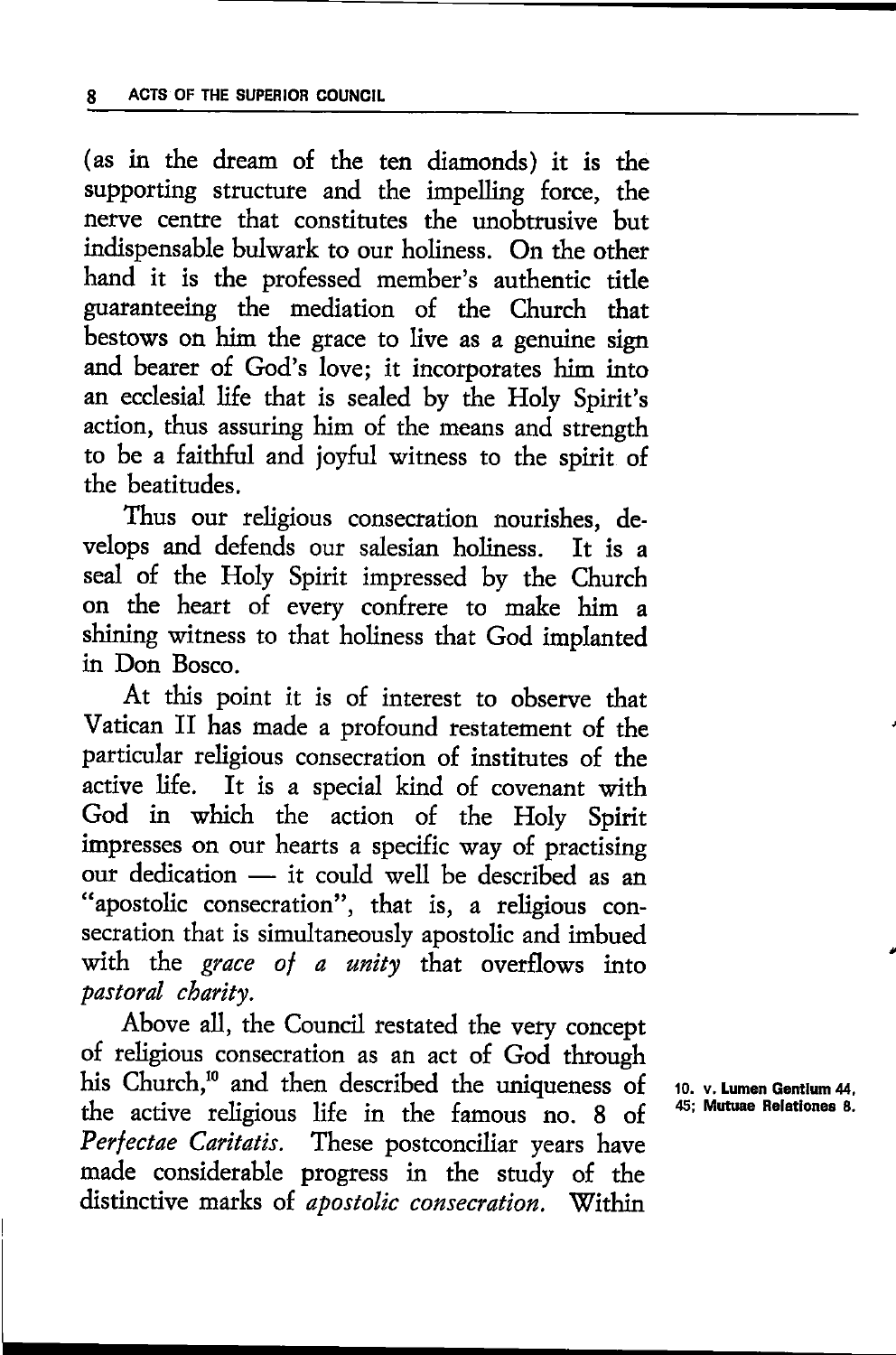this kind of religious consecration there is the vibrantly divine seal of an apostolic instinct and ethos that permeates the whole religious life with pastoral zeal and imbues every apostolic activity and initiative with a religious spirit.

In this consecration the Holy Spirit's graces unite and concur in a daily and distinctive way of life that unites love for God and love for out neighbour; we then become unique witnesses to the mystery of redemption. In this sense, thtough our apostolic consecration lived in fidelity to the Constitutions, the Spirit of the Lord invites and urges us to an ever deepened and practical realisation of the holiness characteristic of our Founder and Father.

11. v. Perfectae Carltatic R

The 50th anniversary of Don Bosco's canonisation is a happy occasion for providing a special opportunity for this.

# fhe main qualities in salesian holiness

In last year's circular letter, "Replanning our boliness together", I wrote that "only God is holy". As far as we are concerned, holiness is nothing othet than the life of God intimately incorporated in our existence. We become holy in accordance with God's indwelling in us.

When we consider Don Bosco's holiness we look to see the extent of the Holy Spirit's indwelling in him; and we know that the Spirit means to fashion our own hearts too, accotding to the same kind of faith, hope and charity, building up our strength and defence through the same special asceticism of total selflessness found in Don Bosco.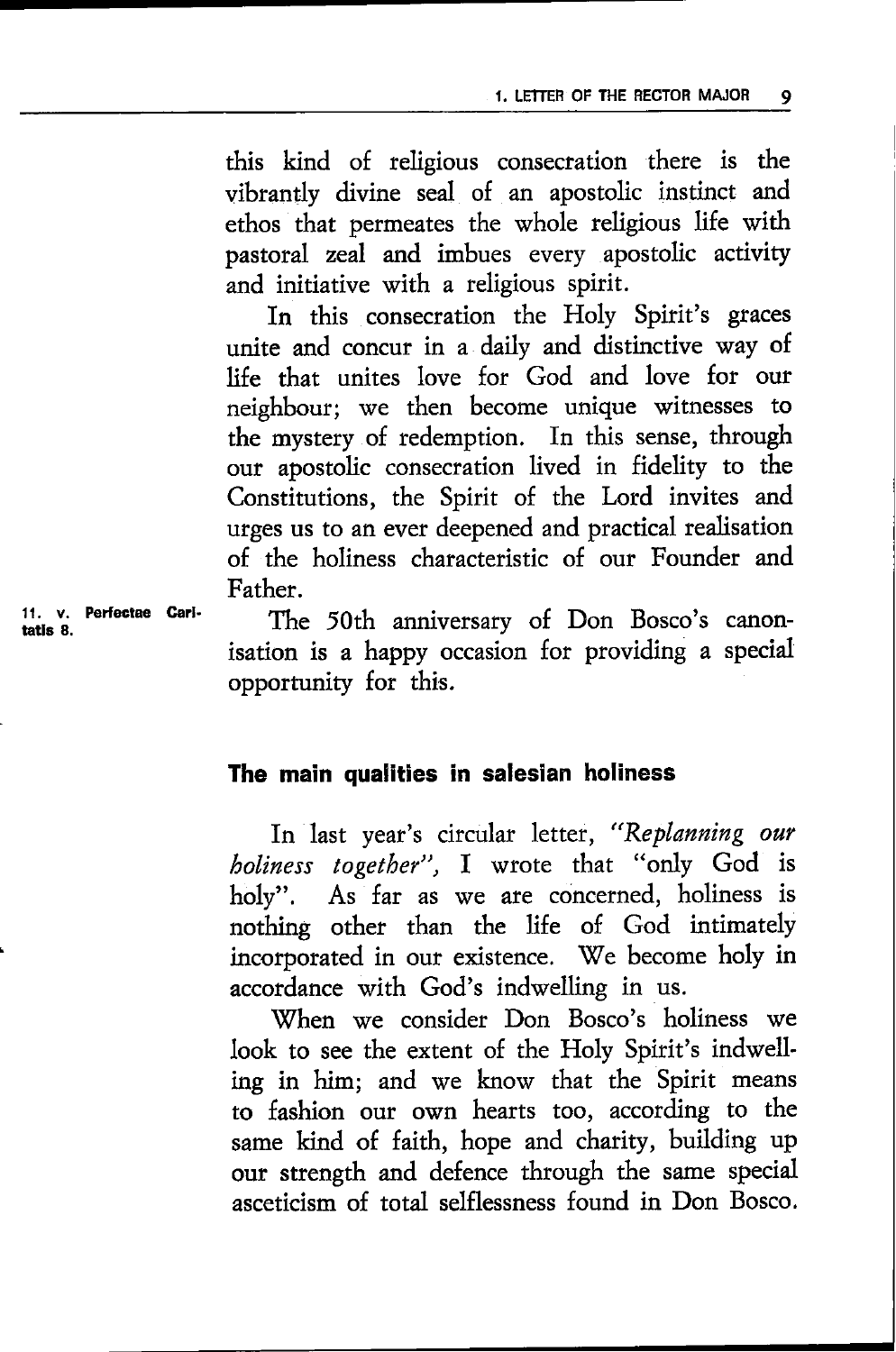# Serve the Lord in gladness

The first aspect that strikes us in Don Bosco's holiness (in fact it would seem designed to hide the remarkably intense presence of the Spirit) is his simplicity and cheerfulness; it made what was difficult and supernatural appear easy and natural.<br>This was Don Bosco's *joie de vivre* in daily evidence: it was his acceptance of events as the hard and practical road leading to hope; it was his intuitive understanding of people, their talents and their limitations, with a view to forming a family; it was his acute and practical sense of goodness with its conviction that in man's past and present history good prevails over evil; it was his predilection for the young that opened his heart and imagination to the future, and engendered a creative adaptability capable of facing up to the values of the new generations with equilibrium; it was the affection of a friend who could make himself loved, and build up an educative confidence and dialogue that led to Christ; it was his bed of roses that he trod with a smile and a song — though well shod with with a sinne and a song — though well shoot with<br>boots as some protection against the innumerable thorns.

"'We make holiness consist in being always happy": such an attitude was the very special fruit of the Holy Spirit; it was God's abundance clothed with a simplicity and joy that were seemingly designed to hide such a wondrous gift.

### An "oratorian beart"

Beneath Don Bosco's obvious appearance of simplicity and affection, there beat a heart completely attuned to Da mihi animas; this was his great driving force. His soul was marked with a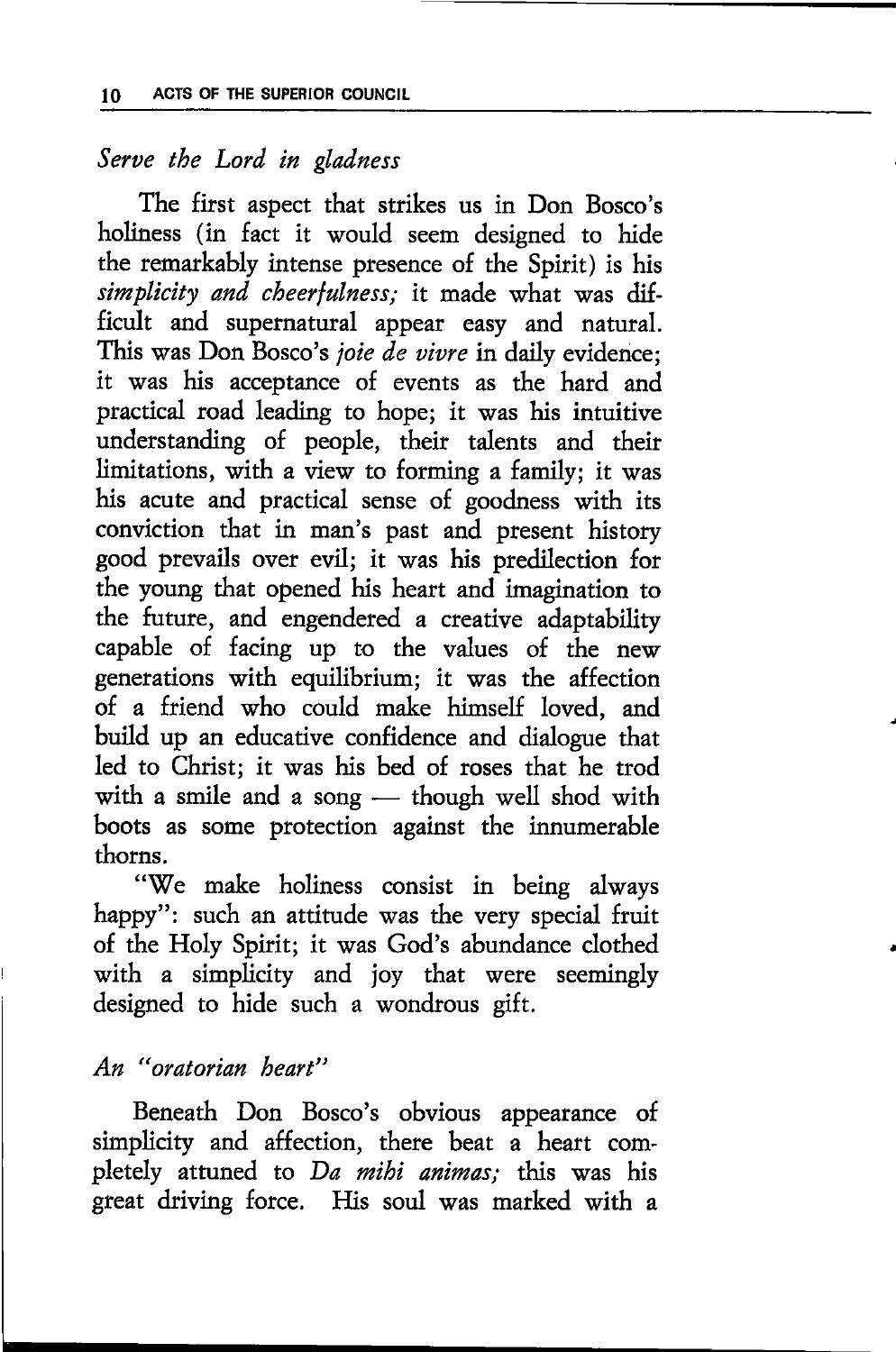unique and intense apostolic consecration. The Holy Spirit had graced him with a characteristic gift for unity and this brought the mystery of redemption to the fore in all his contemplation. IIis was <sup>a</sup> heart that admired and loved unceasingly the redeeming God. It was for this reason that his charity found its outlet in untiring labour.

Don Bosco has taught us that we must reconcile the active life with the contemplative, the life of the Apostles with that of the Angels.<sup>12</sup>

Don Albera describes our Founder's holiness well when he says that for him "religious perfection and the apostolate were one and the same thing";<sup>13</sup> and Don Bosco clearly showed that God was his all-in-all by being always totally available for the mission of Christ and his Church.

In my circular letter on the Salesian Family <sup>14</sup> I endeavoured to analyse that kind of supernatural love, that pastoral charity, that was peculiar to Don Bosco: his powerful spirit of union, the unique ethos of our religious consecration, and the living spring of our holiness.

It is essential that our hearts beat in time with his to the rhythm of *Da mihi animas*. I hope we can reach out to the reality beyond this metaphor and understand the practical significance and crucial scintilla that gives meaning to our whole way of holiness: a life of pastoral charity that finds its outlet in a predilection for the young and is characterised by kindness.

Here we have the crystalline and salvific spring of salesian holiness at its very source.

12. v. Constitutions FMA 1885, ch. Xlll.

13. Don Albera: Letter ot 18 October 1920 (Lettere clrcolarl dl Don Paolo Albera, Turin 1965, page 366).

14. Acts of the Superlor Councll no, 304, 1982.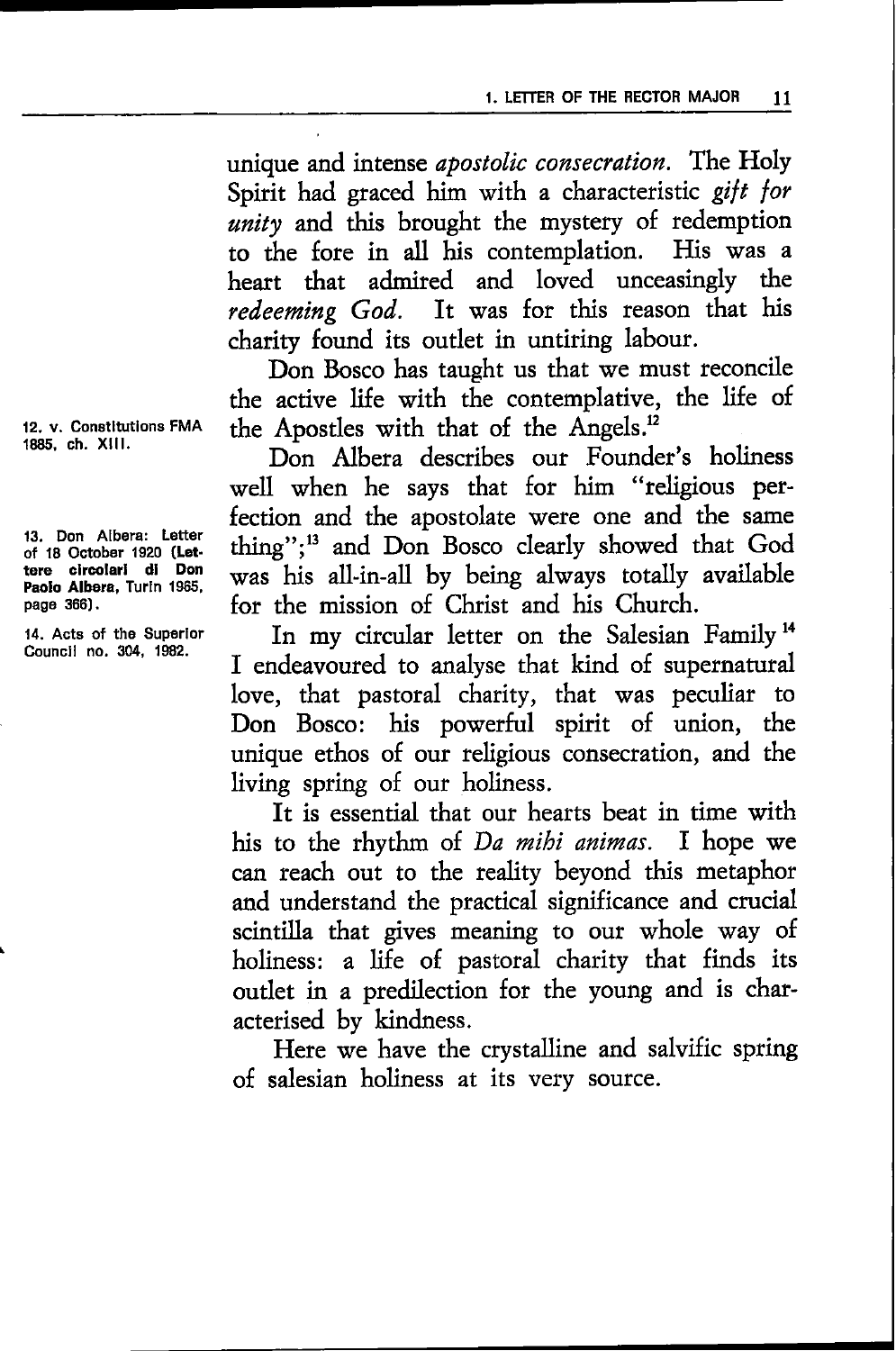# Attracting the love of our charges

I have just spoken about kindness. It is an essential part of Don Bosco's attractive and congenial holiness. This was no ingenuous seeking after popularity (which would have been a contradiction of holiness); it had to be attractive because its source, pastoral charity, was intrinsically youth-oriented, and thus of pastoral necessity it was a pedagogical cbarity.

Kindness is a wonderful fusion of reasonableness, sociability, self-giving, humility, patience, good and lively sentiments, loving-kindliness, cheerfulness, communicability and infectious goodness; and all these qualities create an atmosphere of confidence.

In the practice I have given the Salesian Family for 1984, I have reminded all of the cenrenary of Don Bosco's famous letter from Rome as an incentive that we "strive after our distinctive salesian holiness with fresh resolve". The word "distinctive" is all-important: it explains and justifies the paradox that "it is not enough that we love our pupils".

Indeed the statement in Don Bosco's letter that "it is not enough that we love", could at first sight appear quite scandalous, especially in view of St Augustine's famous dicrum, "Love, and then do what you will". However, Don Bosco was both saint and educator, and his long experience had proved that "it was not enough just to love". Charity that is educational demands something further: "We must make ourselves loved"; in other words, this love must be translated into kindly attitudes, methodological skills in making friends, dialogue as in a family, and cheerful sociability.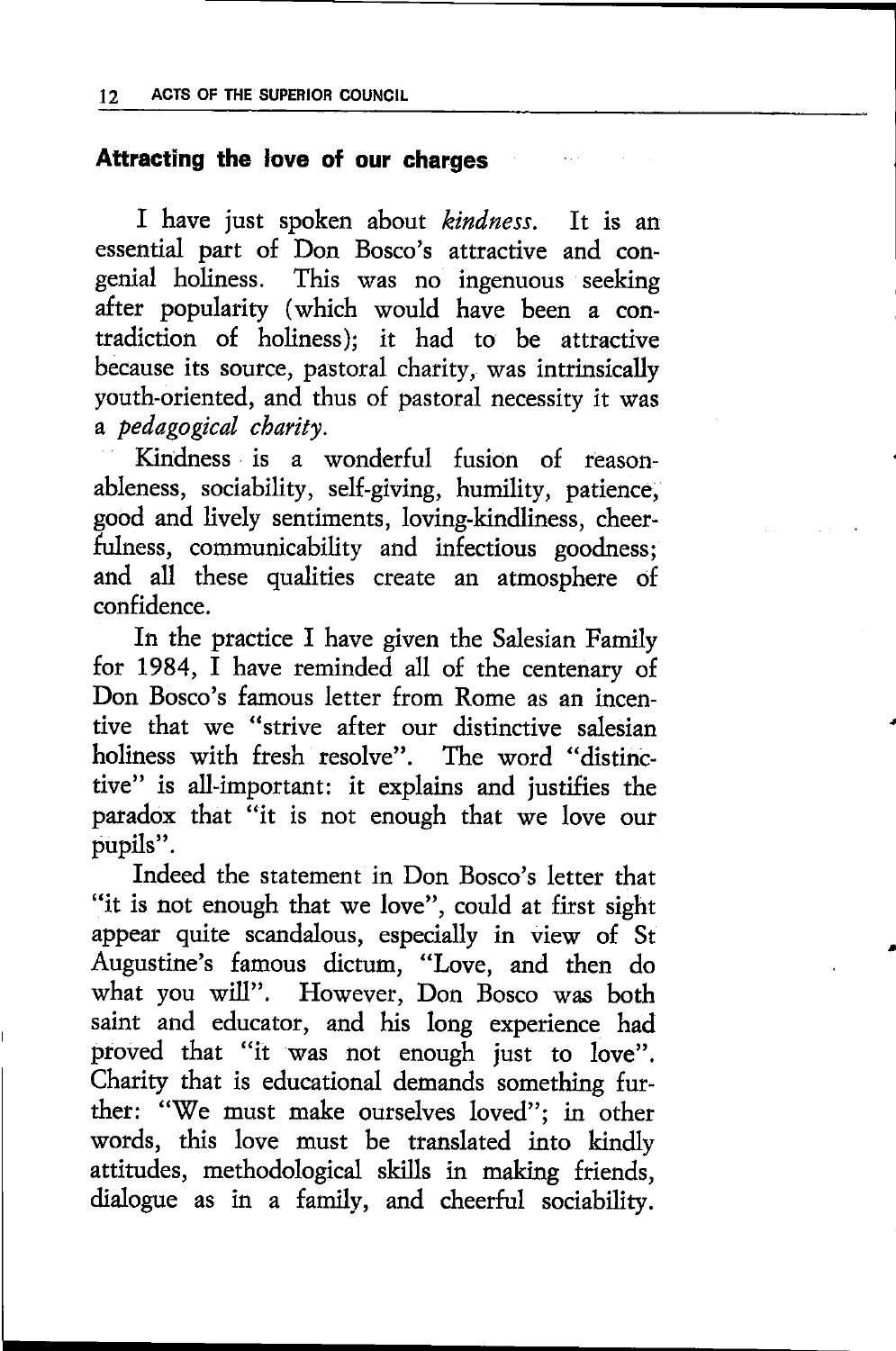It is well worth pondering some of the thoughts in this "Roman lettet":

"Affection was our rule of life"; "we must be considered as fathers, brothers, friends"; "we should develop in our charges an affectionate confidence"; "if we want to be loved, we must make it clear to our pupils that we really love them"; "anyone who is loved can get whatever he wants, especially from the young"; "this love makes us willing to suffer fatigue, annoyance, ingratitude, upsets and failings when dealing with our boys"; "when this love begins to fail, it is then that things no longer go well"; "the best course in a meal is a cheerful face"; and finally, Don Bosco's call from the heart: "This poor old man who has spent his life for his dear young people — do you know what he wants dear young people — do you know what he wanted<br>of you? He yearns for the return of the times when everrwhere could be seen affection and Christian confidence, the spirit of toleration and forbearance fot the love of Jesus Christ. Oh for those days when hearts were open with simplicity and candour the days of charity and true happiness  $_{\text{among all}''}$ .<sup>15</sup>

In short, the secret of our pastoral and educational chatity, i.e., our "oratorian heart" Iies in that kindness that attracts the love of our charges.

It is fot this very reason that we are called salesians - from St Francis de Sales, the saint satesians – from 5t Frances.<br>of gentleness and kindliness.

### The asceticism of the daily grind

To be cheerful and atttact the affection of our charges is all very fine and charming, but such qualities may exist without holiness. In order to

15, Memorle Blograflche xvil 107-114.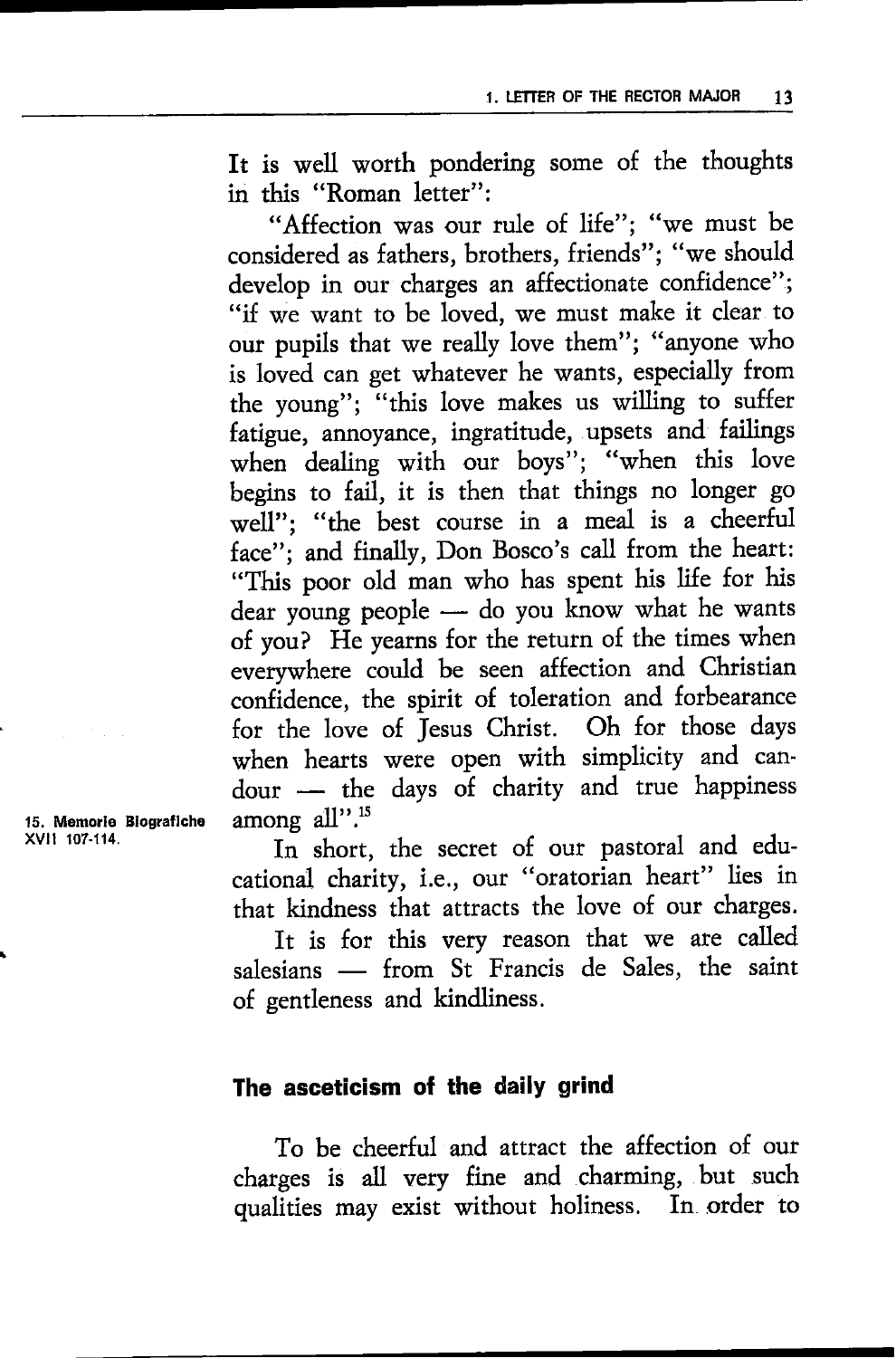clothe his holiness with these attractive pedagogical and pastoral characteristics Don Bosco made ceaseless and enormous efforts in the way of asceticism. He was constantly concerned for himself and for others with serious training in selfdomination. This he expressed in his motto, Work and Temperance; and these two inseparables imply a spiritual and practical sense of the daily grind, in which hour after hour and day after day we ttanslate into practice the ideals and urges of our faith, our hope and our charity. In the burden and heat of our daily lives, the demands of our personal duties, the persons with whom we live and the circumstances that surround us, we have plenry to bevel away the edges of our selfishness and achieve a true self-discipline.

Work and Temperance, always coupled together, are a positive expression of the whole vast field of salesian ascetical practice; as Don Bosco said, "Through them the Congregation will flourish".<sup>16</sup>

In the very apposite dream of the "bed of roses" our Founder tells us, "All those (and they were many) who saw me walking through that rosebed said, 'Don Bosco and his perpetual bed of roses! See how how comfortably he walks through it; all goes well with him'. But they did not see the thorns that tore at my poor legs! Many priests, clerics and layfolk whom I had invited to come with me, did so with alacrity, attracted by the beauty of the flowers; but when they found that they had to walk through thoms that were everywhere and lacerated them unceasingly, they cried out that they had been deceived. I replied, 'Those who expect to walk a charmed way through a bed of roses without thorns should go back; the others, follow me!'".<sup>17</sup>

16. v. Constitutions articlo 42.

17. Memorie Biografiche<br>iil 34.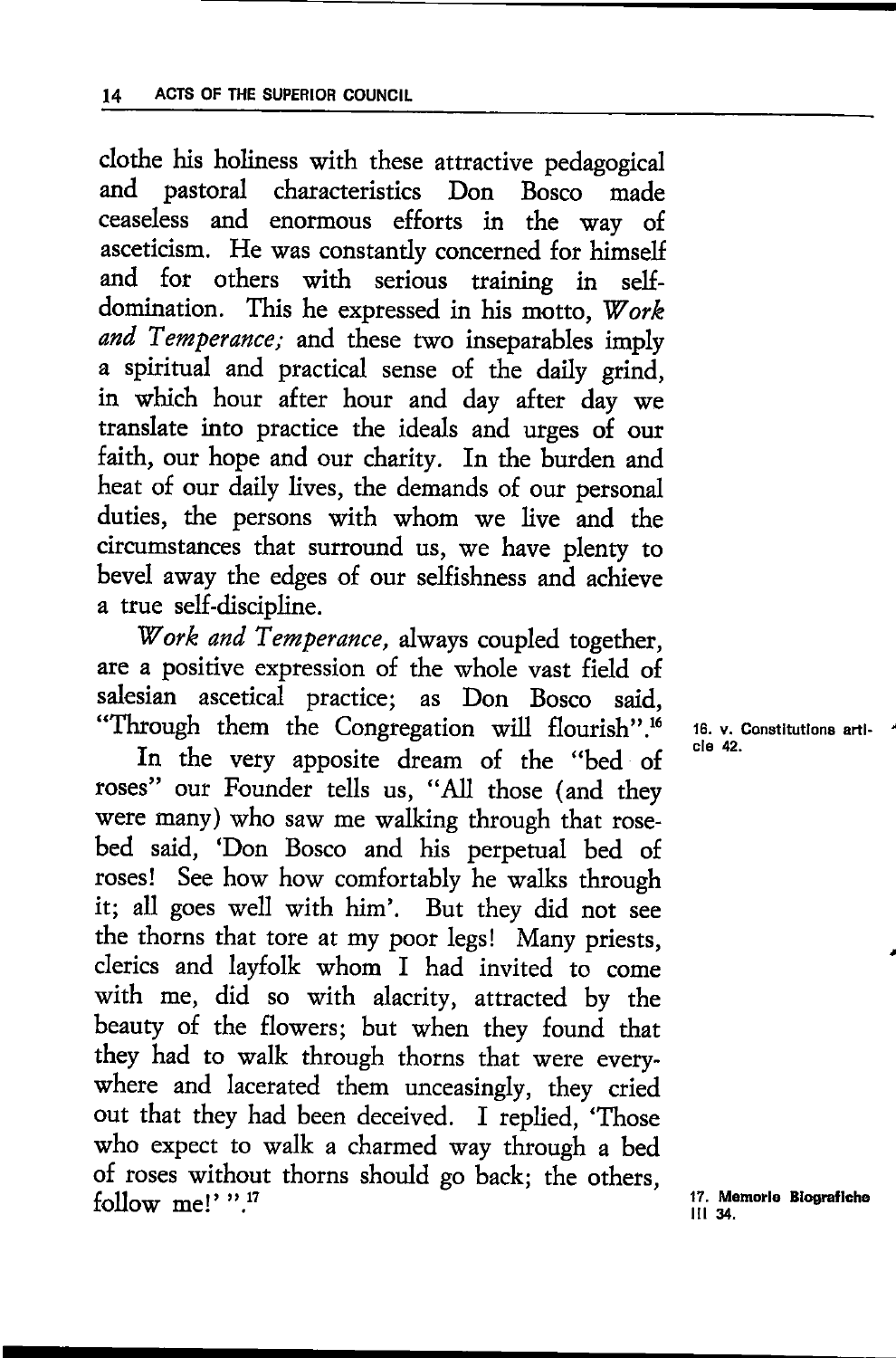And indeed we will follow him, convinced that without the discipline of asceticism we will not succeed in building up our salesian holiness.

In short, our pastoral charity must be translated into untiring apostolic work; our kindness that engenders love in our charges must be sustained by an intelligent and constant temperance; (implied in this is humility, gentleness, puriry, balance, holy shrewdness, sobriety and cheerful austerity); thus we shall avoid the dangers of comfort-seeking, easy-living, sentimentality and sensuality, that are the marks of those who are wotdly and intent on creature comforts.

In bequeathing us Work and Temperance our Foundet and Fathet has certainly left us a welltested way of asceticism for the achieving of our salesian holiness. Without Work and Temperance we could not be faithful to that apostolic consecration with which we are signed with the seal of the Holy Spirit and through which we are graced with his gifts to become saintly salesians.

### Glose to Jesus Ghrist our Redeemer

The canonisation of Don Bosco took place on Easter Day of a Holy Year of Redemption. In the solemn audience Pius XI granted in St Peter's to all the Salesian Family gathered in Rome for the canonisation, he spoke of the connection between this happy event and the Holy Year of Redemption: "Jesus Christ stated clearly the purpose of his redemptive act when he said, 'I came that they may have life and have it abundantly' (Jn. X 10); and he meant Christian life, since it is Christ who has given it to the world. And so Don Bosco speaks to us today, 'Live your Christian lives as I have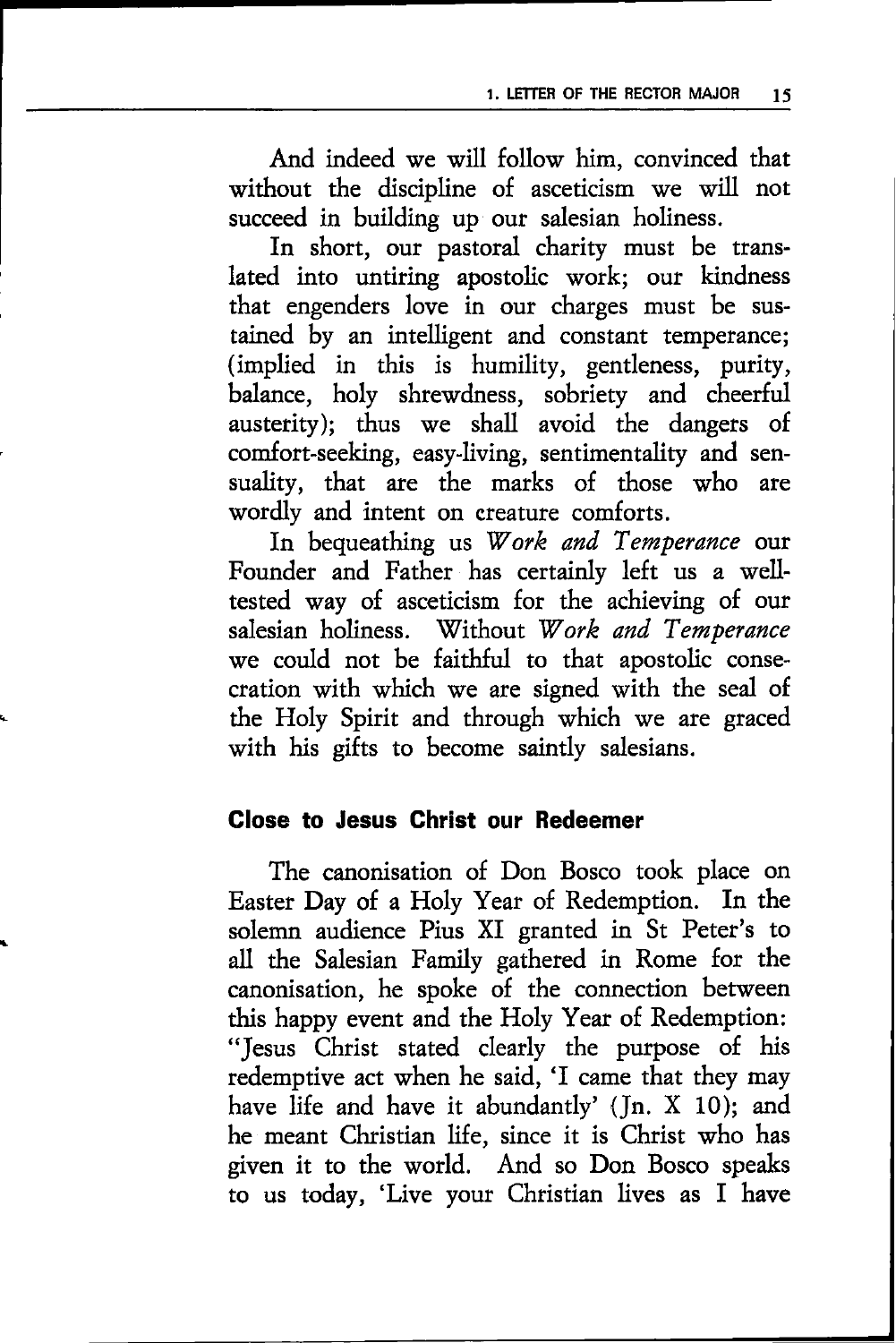done and as I have taught you to do'. But I think that Don Bosco has a few more specific words for you who are closer to him since you are his spiritual children. His first message for you is love of Christ, love of the redeeming Christ. One could go so far as to say that this was one of the dominant urges of his whole life; and this he revealed by his motto Da mihi animas. This love was a constant and uninterrupted theme in his prayers: he loved souls not for what they were in themselves but fot what they meant in the thoughts, the works, the blood of Christ, the death of the divine Redeemer. This is how Don Bosco appreciated the inestimable and unimaginable value of human souls; hence his great desire and prayer, Da mihi animas. This is assuredly an expression of his love for his Redeemer, an expression that of happy necessity makes love of neighbour become love of the Redeemer, and love of the Redeemer love of the souls he has redeemed and for whose redemption he considers the price of his precious blood not to have been excessive". Pius XI then concluded, "It is this very love of our divine Redeemer that we have come hete to commemorate in gratitude during the whole of this Holy Year of Christ's continuing redemption".<sup>18</sup>

We today enjoy a happy coincidence: we are commemorating the 50th anniversary of the canonisation of our Founder at the conclusion of another extaordinary Holy Year of our Redemption. Pius XI's comments on our Founder's Da mihi animas are a clear proclamation that Don Bosco's secret was an intimate friendship with Jesus Christ in his mission of redemption.

How indispensable it is, then, to foster this personal friendship with Jesus Christ so that each one of us may be his disciple as.our Founder was. 18. Acts of the Superior Chapter no. 66. 1934, pages 181-182.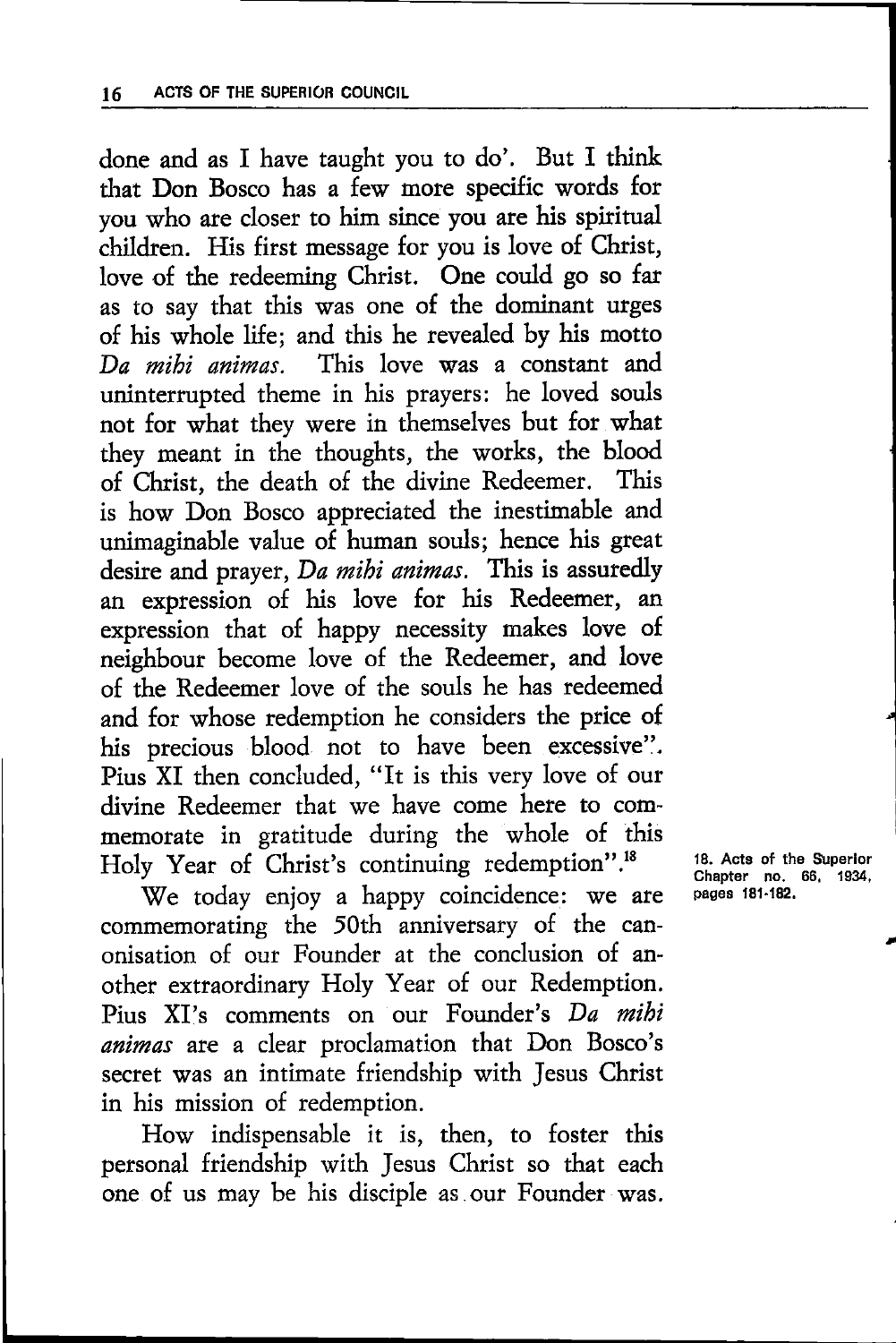However, to be a true disciple two fundamental conditions are necessary: first, we must have the same ideals as Christ had; and secondly, we must carry bis cross uith generosity.

' The fitst condition: to have Christ's ideals. This is the fruit of meditation and prayer; in other words, that contemplation of out Redeemer that fills our hearts with the same ideals and aims as he had. This means cultivating a union with Christ that steeps us in the mystery of salvation a  $\frac{d}{dx}$  sites that the mystery of salvation  $\frac{d}{dx}$  a witnessing and a mission that together signify love of God and zeal for redemption. This is a mystery that is situated at the very vitals of our person, and ftom its pastoral and pedagogical charity we derive our sustenance and energy.

It is clear that a salesian who seeks holiness must cultivate a constant encounter with Christ. As I wrote to you last year, this daily encounter "implies a permanent telationship of friendship; what I have in mind here is a definite time-slot inserted in each day for practices such as meditation and petsonal prayer, the liturgy of the hours and the Eucharist. The sacrament of his paschal memorial which comprises the greatest act of love in all history must become again the vital and impelling principle of our own lives and of all our communities".<sup>19</sup>

' The second condition to be true disciples is to cultivate a spirit of sacrifice, self-control and self-renunciation; this means a personal acceptance

and shouldering of Christ's cross.

A Protestant biblical scholat has wtitten, "To be a disciple without self-renunciation and suffering is a contradiction in terms -- like salt that has lost its essential substance. The nature of a disciple

19, Acts of the Superlor Councll no.303, page 19.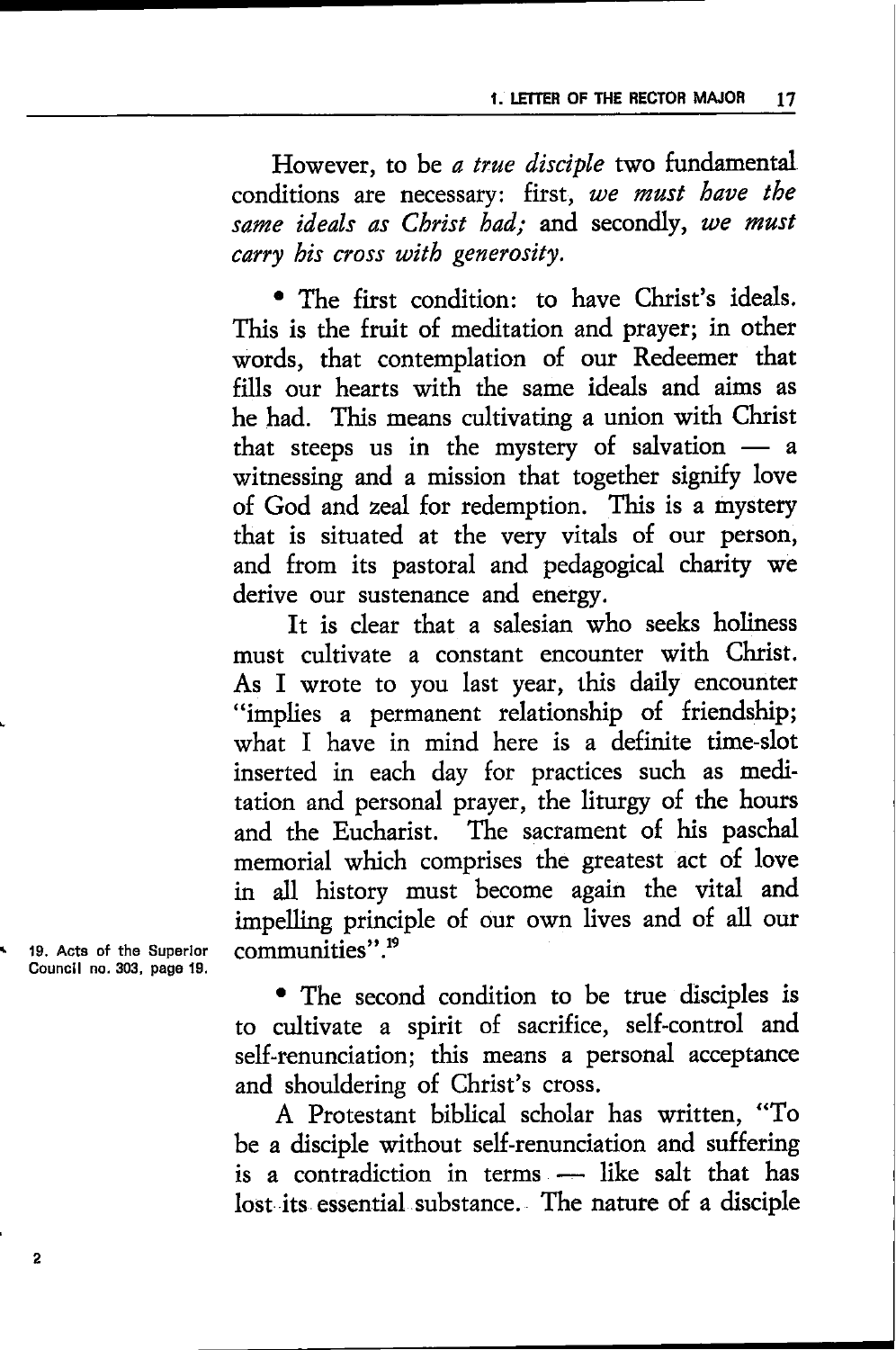is inseparable from the function he must fulfil for the world, and vice-versa. To be a disciple means to be always a disciple for the world; and since discipleship demands a spirit of sacrifice, the world needs disciples who are ready for suffering, selfrenunciation and sacrifice". $20$ 

Let us recall again the lesson Don Bosco has given us on suffering the lacerations of the thoms: "Those who expect to walk a charmed way through a bed of roses without thorns must go back; the others, follow me".

A few months ago we meditated in this vein on the martyrdom and suffering that are found in the apostolic spirit of the salesian.<sup>21</sup>

Don Bosco has written, "Whoever seeks a life of ease would waste his time entering our Society, for it is founded on the words of our Saviour, 'He who wishes to be my disciple must follow me in prayer, penance and especially self-denial; he must take up his cross of daily tribulations and follow me', even to death, and if need be, death on a cross. This happens in our Society when <sup>a</sup> member spends himself utterly in the sacred ministry, in the classroom or in other apostolic labours - even to the extent of a violent death in prison exile, or through fire, water or the sword - even to the extent of a violent death in prison and finally, after having suffered and died with Jesus Christ on earth he joins him in the happiness of heaven".<sup>22</sup>

20. O. Culmann: La fe y el culto en la lglesla prlmltlva, Studlum, Madrld 1971, page 308.

21. Acts of tho Superlor Councll no. 308,

a

22. Circular letter, 9 June 1867, Memorie Blo-<br>grafiche VIII 828-830.

### The two most harmful enemies of our holiness

The nature of our religious consecration is totally geared for leading us to holiness; indeed if we do not live our religious consecration with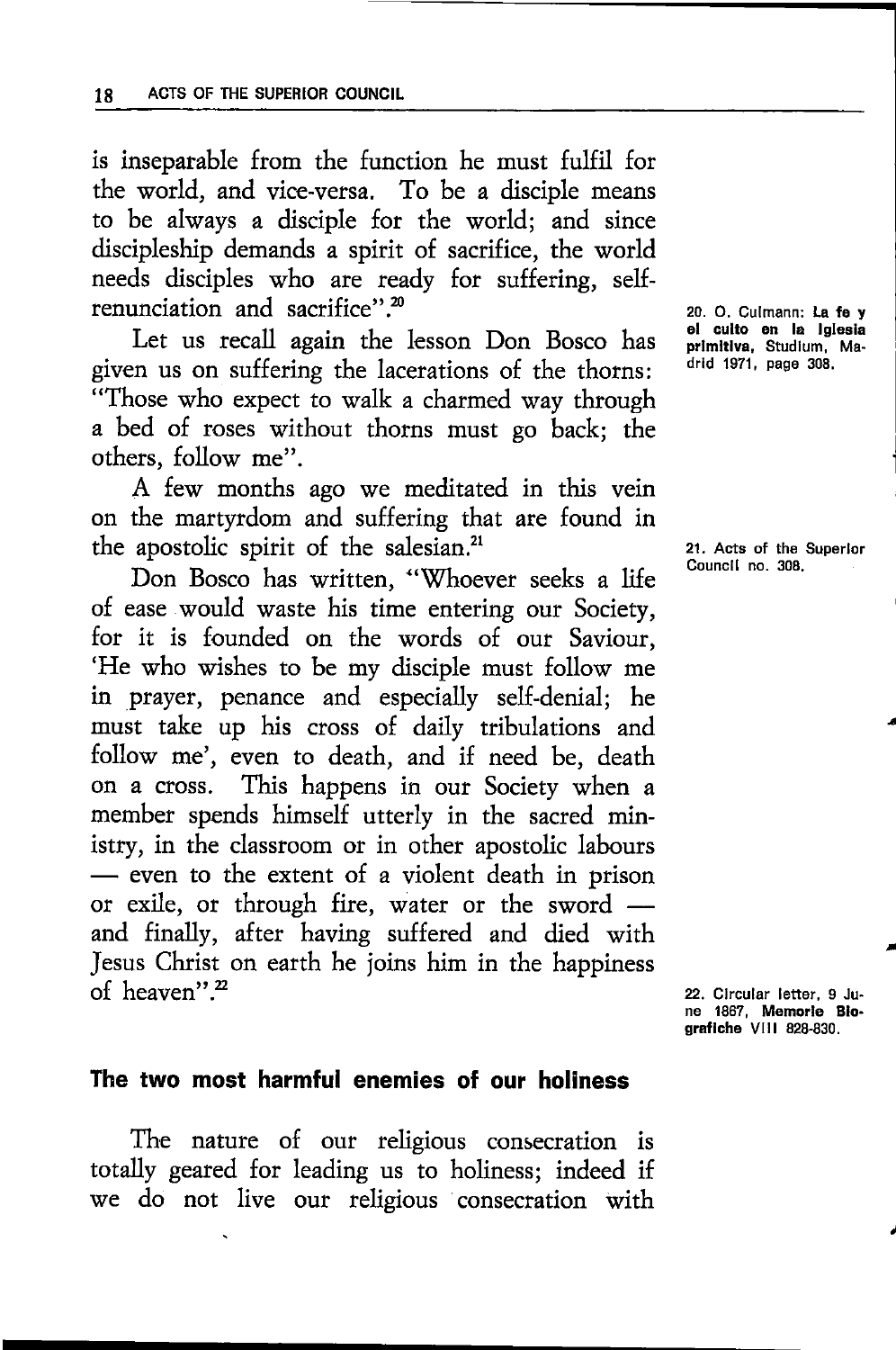holiness as our aim, it will become tainted and purposeless.

This is a fearsome statement, but unfortunately it is borne out in life's events: the crises of these recent years provide many practical examples.

In my experiences during these last six years, I have been able to individualise here and there the beginnings of two problems that I consider in the highest degree the two most dangerous enemies for salesian holiness. They are the *abandonment* of our pastoral distinctiveness and the breakdown of religious discipline.

. We have seen that pastoral charity is the very heart of our spirit, and hence of our holiness.

Pastoral concern is Jesus Christ's own invention; it is he who introduced it into human history; it derives from his mystery of redemption; it reaches out to all, that is human, but is not identified with any of its aspects (such as culture, science, politics, development, economics, ideologies, etc.). It involves a mental attitude, and is a way of. acting that is personal and distinctive, nourished and judged only by faith and supematural charity. It is not enough that we be hard-working, generous, courageous, up.to-date and tuned to today's situations; it is absolutely necessary that our overall driving force be a *pastoral heart*. Unfortunately there are quite a few regions with a yen for hori zontalism that makes fot spiritual superficiality. This quickly deprives pastoral concern of its sublime uniqueness and draws its victims down to the level of rendy ideologies or an activism where mere activity is all that matters.

Such an enemy can only be defeated by cultivating an attitude of serious reflection and con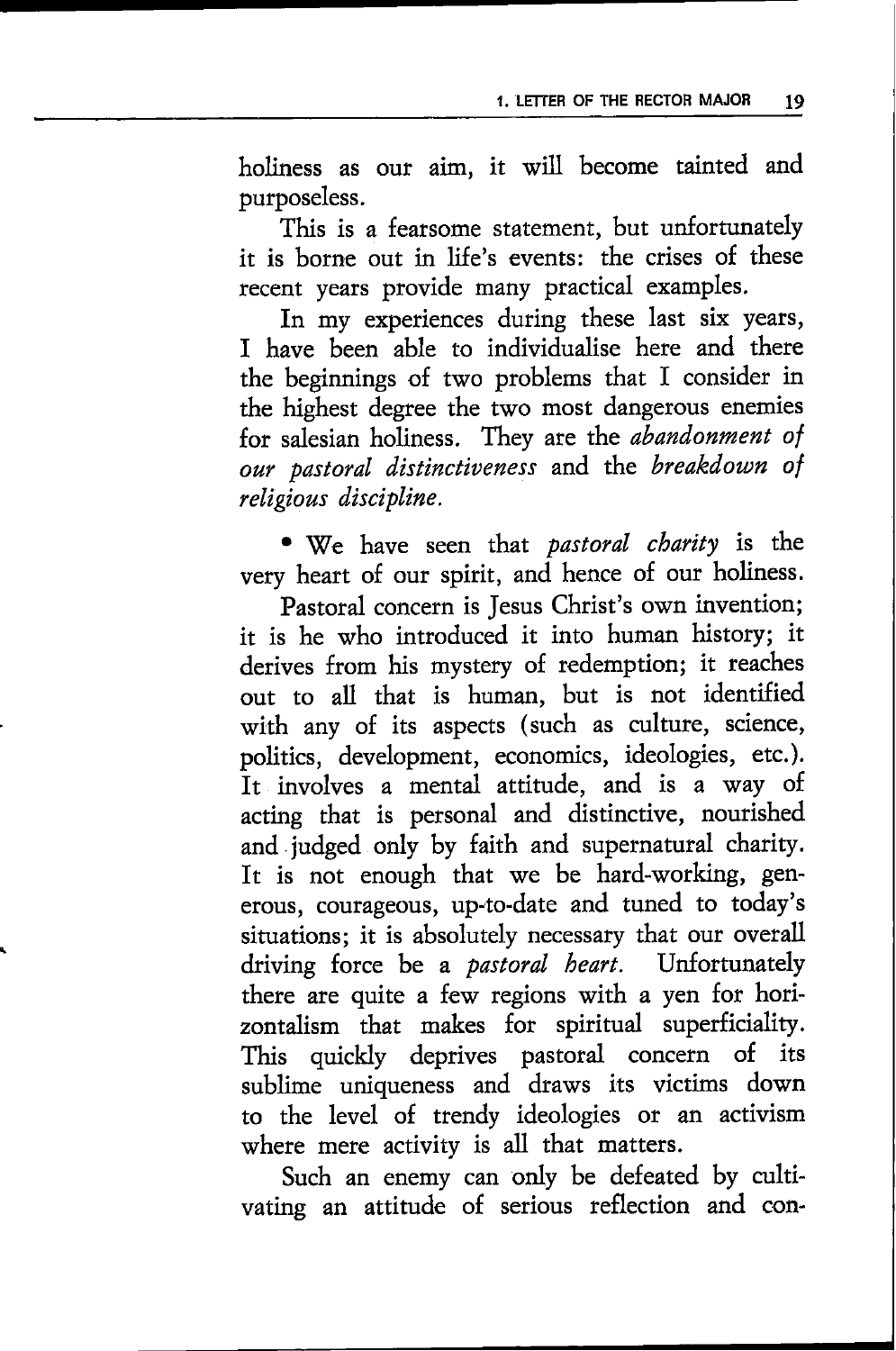templation so as to restore to its central position our Da mihi animas

· The second enemy is the breakdown of religious discipline. To be faithful to the selfdonation of our religious profession it is necessary to cultivate a methodical practice of small and great acts of renunciation, to make good use of proper direction, to develop ascetical convictions, to give due importance to particular indications, to use disciplinary means, to cherish the well tested traditions of our Congregation and to practise personal mortifications, etc. It is not possible to live according to our religious ideals without asceticism.

Unfortunately it is not difficult these days to find a way of reasoning or judging that fancies itself capable of gazing down from a superior ideological plane and arguing itself out of the need for the concrete demands of our religious fidelity. For us salesians especially, who strive after a holiness characterised by a special pedagogical dimension, this presumptuous superficiality would constitute a glaring contradiction. How could such a salesian be holy if he thought he could practise pastoral and educative charity and at the same time contemn or neglect the renunciations that arc inherent in the vows, the helps of the magisrerium, the ditectives of the General Chapters and the Superiors, the daily battle against self, the ecclesial signs of the sacred liturgy, the discipline of community life, the ascetical demands of certain articles in our Constitutions and Regulations, the mortifying effot of self-domination! The comfortable life, worldly attitudes and deceptions, and fashionable trehdiness are assuredly no help whatsoever to salesian holiness.

t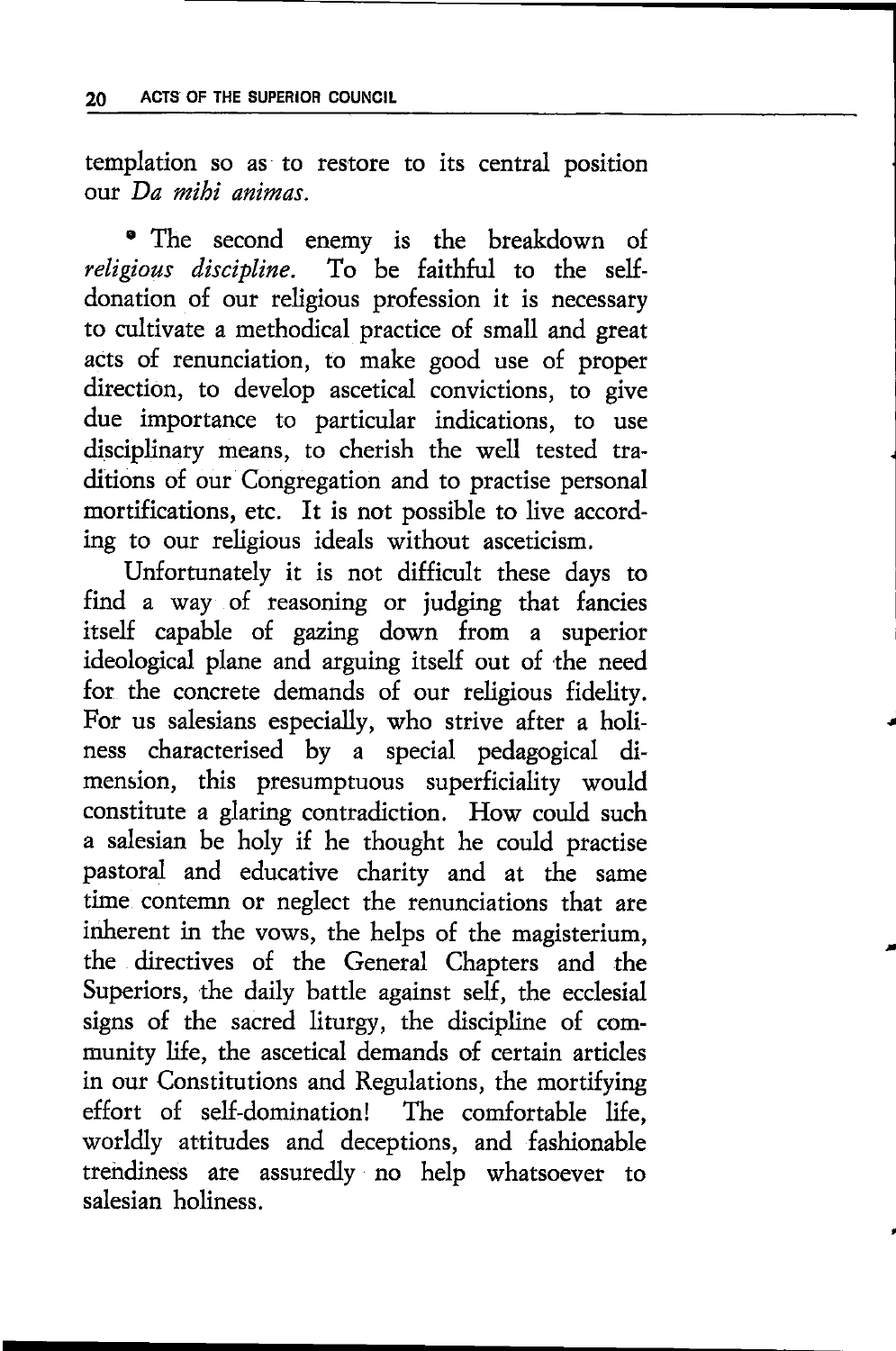Saint John Bosco appeals to us never to neglect the demands of our religious profession. He has written, "The primary aim of our society is the sanctification of its members. Let everyone be convinced of this: from the Superior General down to the last confrere, no one is necessary to the Society. God alone must be its only head, its absolute and necessary master. Thus confreres must have recourse to their head, their true master, their rewarder, God himself; it is for love of him that each one enters our Congregation - for love of - him must each one work, obey, abandon all his worldly possessions, so that at the end of his life he may utter Peter's words to the Saviour whom he has chosen for his model, 'Lo, we have left everything to follow you, Lord. What then shall we have? $v^3$ .

The canonisation of Don Bosco is indeed an incentive to us "to strive after our distinctive salesian holiness with fresh resolve" (Strenna 84).

#### A final word of farewell

Dear confreres, in these six years of my mandate I have written you twenty-two letters in the Acts of the Superior Chapter, and have chosen topics rhat arc of importance for our renewal. My first letter was an appeal to welcome Mary into all our houses and to revivify our devotion to Mary Help of Christians according to the directives of Vatican II.<sup>24</sup> I have now concluded my series of letters to you with these brief thoughts and exhortations on the holiness of Don Bosco.

Our salesian vocation and mission is completely permeated with a religious consecration that is

23. Memorle Blogratlcho, lbidem.

24. Acts of tho Superlor Councll no.289,1978.